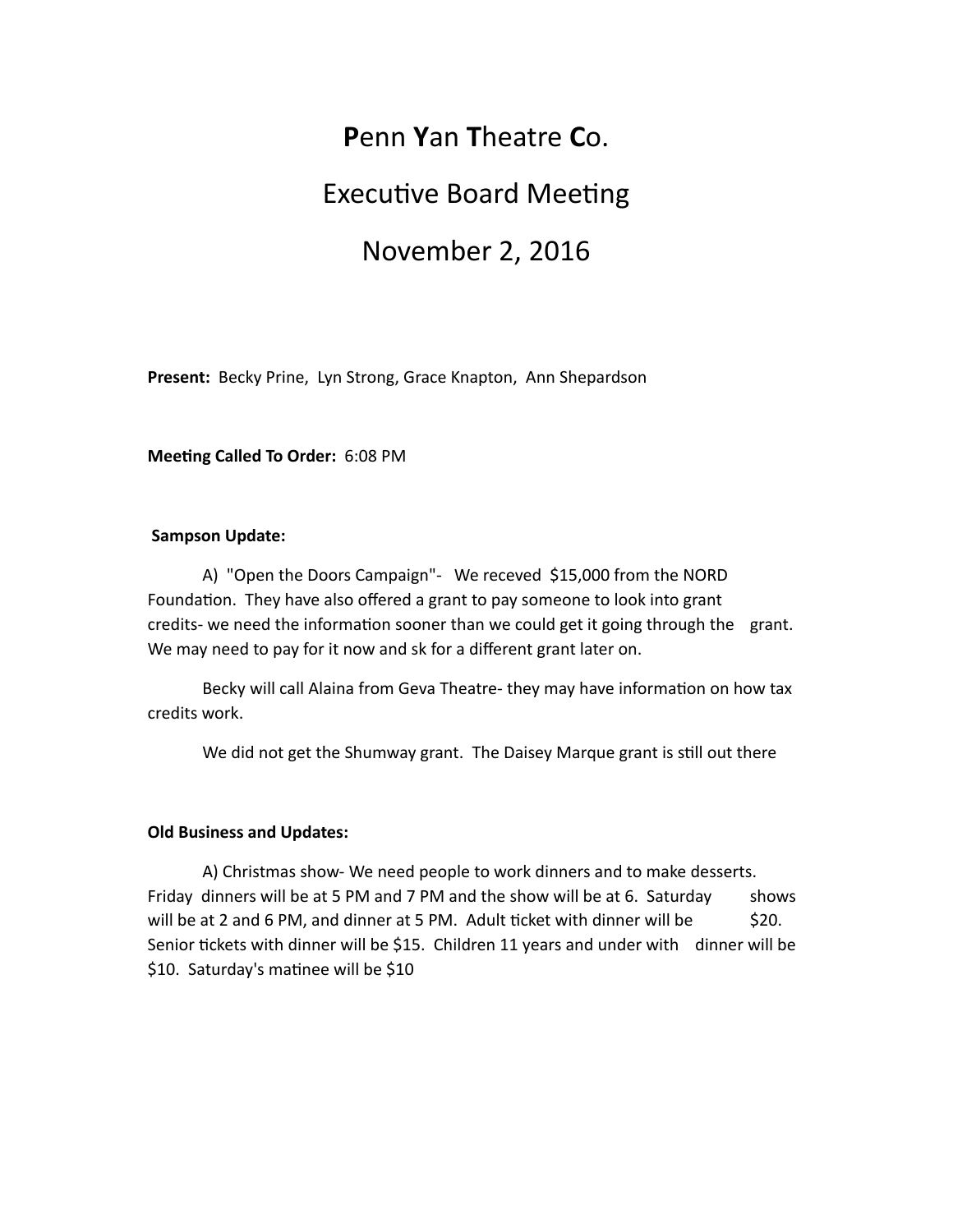#### **New Business:**

A) Phone number system- see above Picup info.

B) November meeting- executive officers will meet instead of having a board meeting

C) December meeting- we will have a Christmas party at Lyon Smith Brewery. We will do a dish to pass

D) Audit Task Force- we need 2-3 people to check monthly reports and checkbook (internal audit). Sue and Jorge have agreed to do it.

### **Other:**

A) Sue Tierney has resigned from the board. She will not be able to do the inhouse audit.

B) Carolyn's recommendations-

- 1) Change name in our bi-laws. Becky will make changes and we can vote in January
- 2) Change bi-laws to read that the annual meeting will be held once a year, in January
- 3) Change bi-laws to read that the maximum number of board members will be 20
- 4) Change officers name in our bi-laws from General Manager to President, and Assistant Manager to Vice President
- 5) Change bi-laws to read that our fiscal year will conclude December  $31$ <sup>st</sup>
- 6) Make a 2 year goal to add more professionals to the board
- 7) Make a 2 year plan to committees such as Finance Committee to provide overesight for the annual budget or a Development Committee to work on grants and fundraisers
- 8) Make a 5 year goal to hire an artistic director